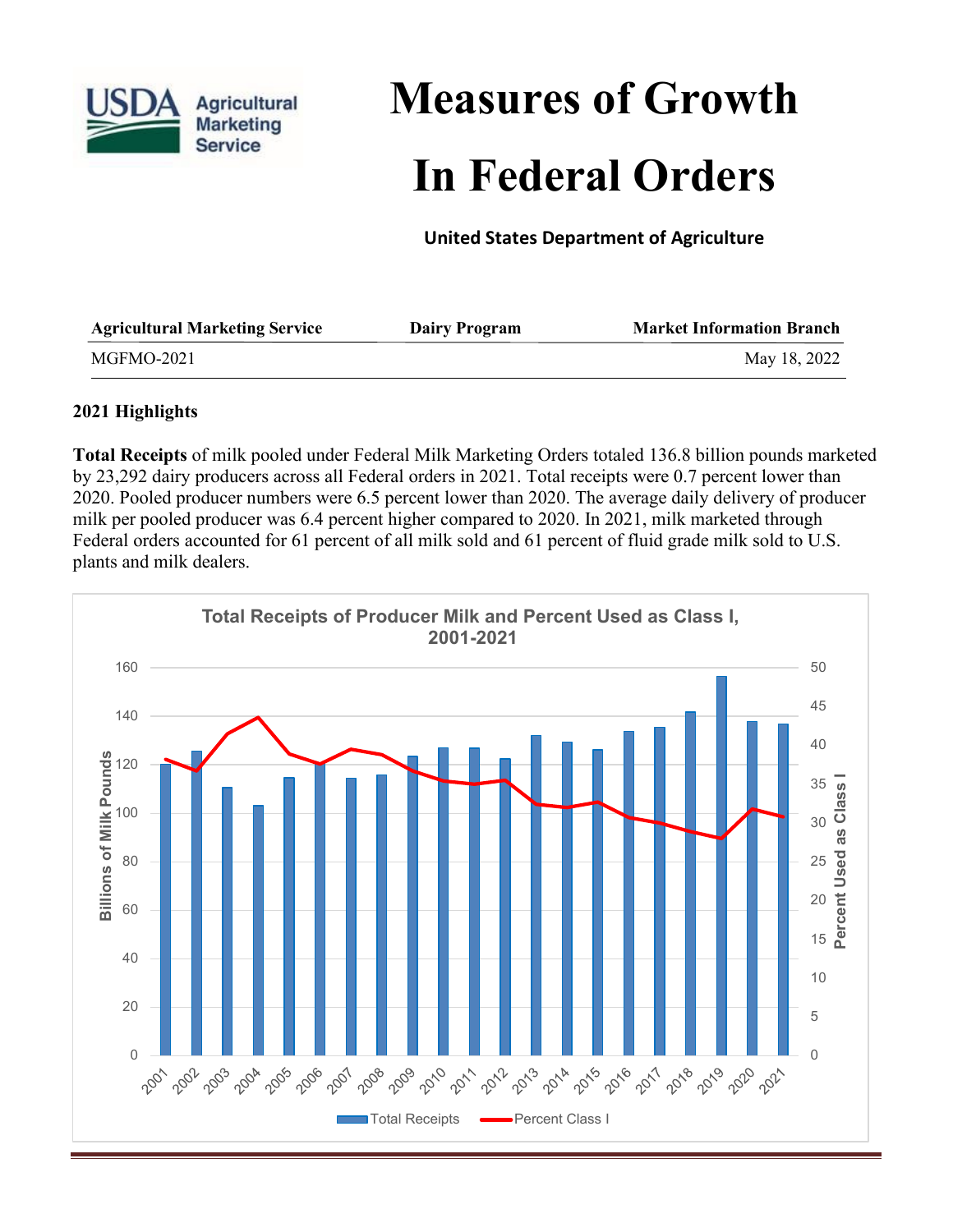## Measures of Growth in Federal Milk Orders Agricultural Marketing Service

May 18, 2022

| Year | Number<br>of<br>Markets | Number of<br>Pool<br>Handlers | Number of<br>Pooled<br>Producers | Population of<br>Federal Milk<br>Marketing<br>Areas | <b>Total Receipts</b><br>of Producer<br>Milk | Producer Milk<br>Used as Class I | Percent of<br>Producer<br>Milk Used<br>as Class I |
|------|-------------------------|-------------------------------|----------------------------------|-----------------------------------------------------|----------------------------------------------|----------------------------------|---------------------------------------------------|
|      |                         | (number)                      |                                  | (thousands)                                         |                                              | (million pounds)                 | (percent)                                         |
| 1947 | 29                      | 991                           | 135,830                          | <b>NA</b>                                           | 14,980                                       | 9,808                            | 65.5                                              |
| 1948 | 20                      | 993                           | 136,363                          | <b>NA</b>                                           | 15,020                                       | 9,852                            | 65.6                                              |
| 1949 | 33                      | 966                           | 142,995                          | NA                                                  | 17,049                                       | 10,104                           | 59.3                                              |
| 1950 | 39                      | 1,101                         | 156,584                          | NA                                                  | 18,660                                       | 11,000                           | 58.9                                              |
|      |                         |                               |                                  |                                                     |                                              |                                  |                                                   |
| 1951 | 44                      | 1,343                         | 172,327                          | 39,891                                              | 20,117                                       | 12,718                           | 63.2                                              |
| 1952 | 49                      | 1,352                         | 176,752                          | 41,185                                              | 22,998                                       | 14,672                           | 63.8                                              |
| 1953 | 49                      | 1,308                         | 183,479                          | 41,506                                              | 25,896                                       | 15,436                           | 59.6                                              |
| 1954 | 53                      | 1,333                         | 186,127                          | 43,266                                              | 27,140                                       | 16,172                           | 59.6                                              |
| 1955 | 63                      | 1,483                         | 188,611                          | 46,963                                              | 28,948                                       | 18,032                           | 62.3                                              |
|      |                         |                               |                                  |                                                     |                                              |                                  |                                                   |
| 1956 | 68                      | 1,486                         | 183,830                          | 48,575                                              | 31,380                                       | 19,615                           | 62.5                                              |
| 1957 | 68                      | 1,889                         | 182,551                          | 57,297                                              | 33,455                                       | 21,339                           | 63.8                                              |
| 1958 | 74                      | 1,962                         | 186,155                          | 60,717                                              | 36,356                                       | 23,309                           | 64.1                                              |
| 1959 | 77                      | 2,197                         | 187,576                          | 67,720                                              | 40,149                                       | 26,250                           | 65.4                                              |
| 1960 | 80                      | 2,259                         | 189,816                          | 88,818                                              | 44,812                                       | 28,758                           | 64.2                                              |
|      |                         |                               |                                  |                                                     |                                              |                                  |                                                   |
| 1961 | 81                      | 2,314                         | 192,947                          | 93,727                                              | 48,803                                       | 29,859                           | 61.2                                              |
| 1962 | 83                      | 2,258                         | 186,468                          | 97,353                                              | 51,648                                       | 31,606                           | 61.2                                              |
| 1963 | 82                      | 2,144                         | 176,477                          | 100,083                                             | 52,860                                       | 32,964                           | 62.4                                              |
| 1964 | 77                      | 2,010                         | 167,503                          | 99,333                                              | 54,447                                       | 33,965                           | 62.4                                              |
| 1965 | 73                      | 1,891                         | 158,077                          | 102,351                                             | 54,444                                       | 34,561                           | 63.5                                              |
|      |                         |                               |                                  |                                                     |                                              |                                  |                                                   |
| 1966 | 71                      | 1,724                         | 145,964                          | 98,307                                              | 53,012                                       | 34,805                           | 65.7                                              |
| 1967 | 74                      | 1,650                         | 140,657                          | 103,566                                             | 53,761                                       | 34,412                           | 64.0                                              |
| 1968 | 67                      | 1,637                         | 141,623                          | 117,013                                             | 56,444                                       | 36,490                           | 64.6                                              |
| 1969 | 67                      | 1,628                         | 144,275                          | 122,319                                             | 61,026                                       | 39,219                           | 64.3                                              |
| 1970 | 62                      | 1,588                         | 143,411                          | 125,721                                             | 65,104                                       | 40,063                           | 61.5                                              |
|      |                         |                               |                                  |                                                     |                                              |                                  |                                                   |
| 1971 | 62                      | 1,529                         | 141,347                          | 142,934                                             | 67,872                                       | 40,268                           | 59.3                                              |
| 1972 | 62                      | 1,487                         | 136,881                          | 144,749                                             | 68,719                                       | 40,938                           | 59.6                                              |
| 1973 | 61                      | 1,355                         | 131,565                          | 144,738                                             | 66,229                                       | 40,519                           | 61.2                                              |
| 1974 | 61                      | 1,312                         | 126,805                          | 146,264                                             | 67,778                                       | 39,293                           | 58.0                                              |
| 1975 | 56                      | 1,315                         | 123,855                          | 150,666                                             | 69,249                                       | 40,106                           | 57.9                                              |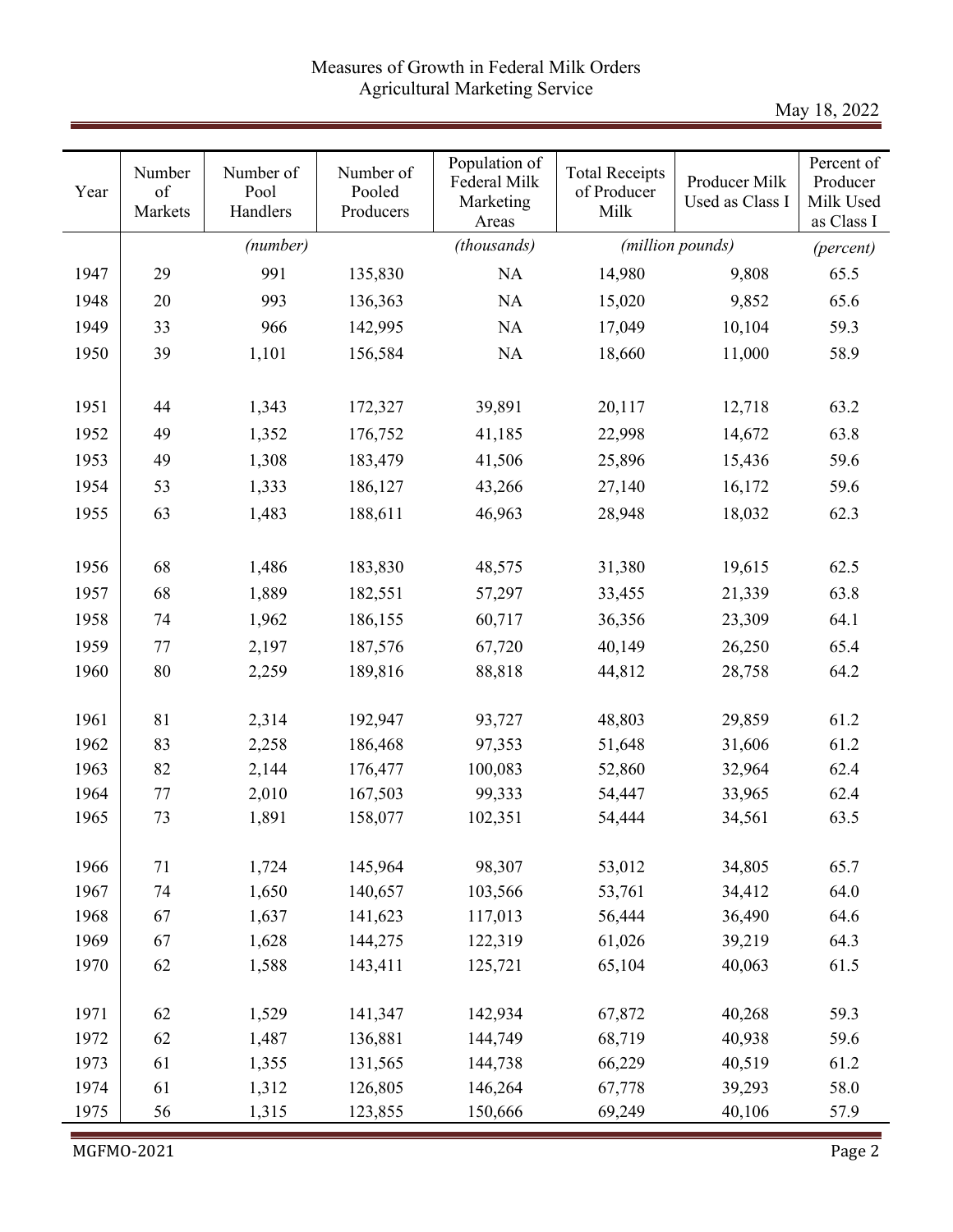## Measures of Growth in Federal Milk Orders Agricultural Marketing Service

May 18, 2022

| Year | Number<br>of<br>Markets | Number<br>of Pool<br>Handlers | Number of<br>Pooled Producers | Population of<br>Federal Milk<br>Marketing<br>Areas | <b>Total Receipts</b><br>of Producer<br>Milk | Producer Milk<br>Used as Class I | Percent of<br>Producer<br>Milk Used<br>as Class I |
|------|-------------------------|-------------------------------|-------------------------------|-----------------------------------------------------|----------------------------------------------|----------------------------------|---------------------------------------------------|
|      |                         | (number)                      |                               | (thousands)                                         | (millions of pounds)                         |                                  | (percent)                                         |
| 1976 | 50                      | 1,305                         | 122,675                       | 157,295                                             | 74,586                                       | 40,985                           | 54.9                                              |
| 1977 | 47                      | 1,260                         | 122,755                       | 159,504                                             | 77,947                                       | 41,125                           | 52.8                                              |
| 1978 | 47                      | 1,189                         | 119,326                       | 161,244                                             | 78,091                                       | 41,143                           | 52.7                                              |
| 1979 | 47                      | 1,127                         | 116,447                       | 163,053                                             | 79,436                                       | 41,011                           | 51.6                                              |
| 1980 | 47                      | 1,091                         | 117,490                       | 164,908                                             | 83,998                                       | 41,034                           | 48.9                                              |
|      |                         |                               |                               |                                                     |                                              |                                  |                                                   |
| 1981 | 48                      | 1,058                         | 119,323                       | 166,663                                             | 87,989                                       | 40,746                           | 46.3                                              |
| 1982 | 49                      | 1,010                         | 120,743                       | 172,775                                             | 91,611                                       | 40,807                           | 44.5                                              |
| 1983 | 46                      | 958                           | 121,052                       | 175,624                                             | 95,757                                       | 41,091                           | 42.9                                              |
| 1984 | 45                      | 912                           | 119,033                       | 177,524                                             | 91,676                                       | 41,517                           | 45.3                                              |
| 1985 | 44                      | 884                           | 116,765                       | 176,440                                             | 97,762                                       | 42,201                           | 43.2                                              |
|      |                         |                               |                               |                                                     |                                              |                                  |                                                   |
| 1986 | 44                      | 849                           | 112,322                       | 177,992                                             | 98,761                                       | 42,725                           | 43.2                                              |
| 1987 | 43                      | 797                           | 105,882                       | 180,374                                             | 98,182                                       | 42,876                           | 43.7                                              |
| 1988 | 42                      | 776                           | 104,141                       | 184,180                                             | 100,066                                      | 43,141                           | 43.1                                              |
| 1989 | 41                      | 748                           | 100,291                       | 185,919                                             | 95,871                                       | 43,367                           | 45.2                                              |
| 1990 | 42                      | 753                           | 100,397                       | 195,841                                             | 102,396                                      | 43,783                           | 42.8                                              |
|      |                         |                               |                               |                                                     |                                              |                                  |                                                   |
| 1991 | 40                      | 722                           | 100,267                       | 198,409                                             | 103,252                                      | 45,033                           | 43.6                                              |
| 1992 | 40                      | 698                           | 97,803                        | 200,530                                             | 107,947                                      | 44,914                           | 41.6                                              |
| 1993 | 38                      | 675                           | 92,934                        | 199,604                                             | 103,979                                      | 44,805                           | 43.1                                              |
| 1994 | 38                      | 629                           | 91,397                        | 201,561                                             | 107,811                                      | 44,866                           | 41.6                                              |
| 1995 | 33                      | 571                           | 88,717                        | 207,548                                             | 108,548                                      | 45,044                           | 41.5                                              |
|      |                         |                               |                               |                                                     |                                              |                                  |                                                   |
| 1996 | 32                      | 570                           | 82,947                        | 209,599                                             | 104,501                                      | 45,479                           | 43.5                                              |
| 1997 | 31                      | 570                           | 78,422                        | 208,379                                             | 105,224                                      | 44,917                           | 42.7                                              |
| 1998 | 31                      | 522                           | 72,402                        | 210,484                                             | 99,223                                       | 44,968                           | 45.3                                              |
| 1999 | 31                      | 487                           | 69,008                        | 212,118                                             | 104,479                                      | 45,216                           | 43.3                                              |
| 2000 | 11                      | 346                           | *69,585                       | *229,473                                            | $*116,923$                                   | 45,989                           | 39.3                                              |
|      |                         |                               |                               |                                                     |                                              |                                  |                                                   |
| 2001 | 11                      | 350                           | $*66,418$                     | *231,692                                            | 120,223                                      | 45,887                           | 38.2                                              |
| 2002 | 11                      | 338                           | $*63,852$                     | *233,819                                            | 125,546                                      | 46,043                           | 36.7                                              |
| 2003 | 11                      | 331                           | *58,104                       | *235,786                                            | 110,581                                      | 45,843                           | 41.5                                              |
| 2004 | 10                      | 306                           | *52,853                       | *237,988                                            | 103,048                                      | 44,939                           | 43.6                                              |
| 2005 | 10                      | 302                           | *53,032                       | *234,834                                            | 114,682                                      | 44,570                           | 38.9                                              |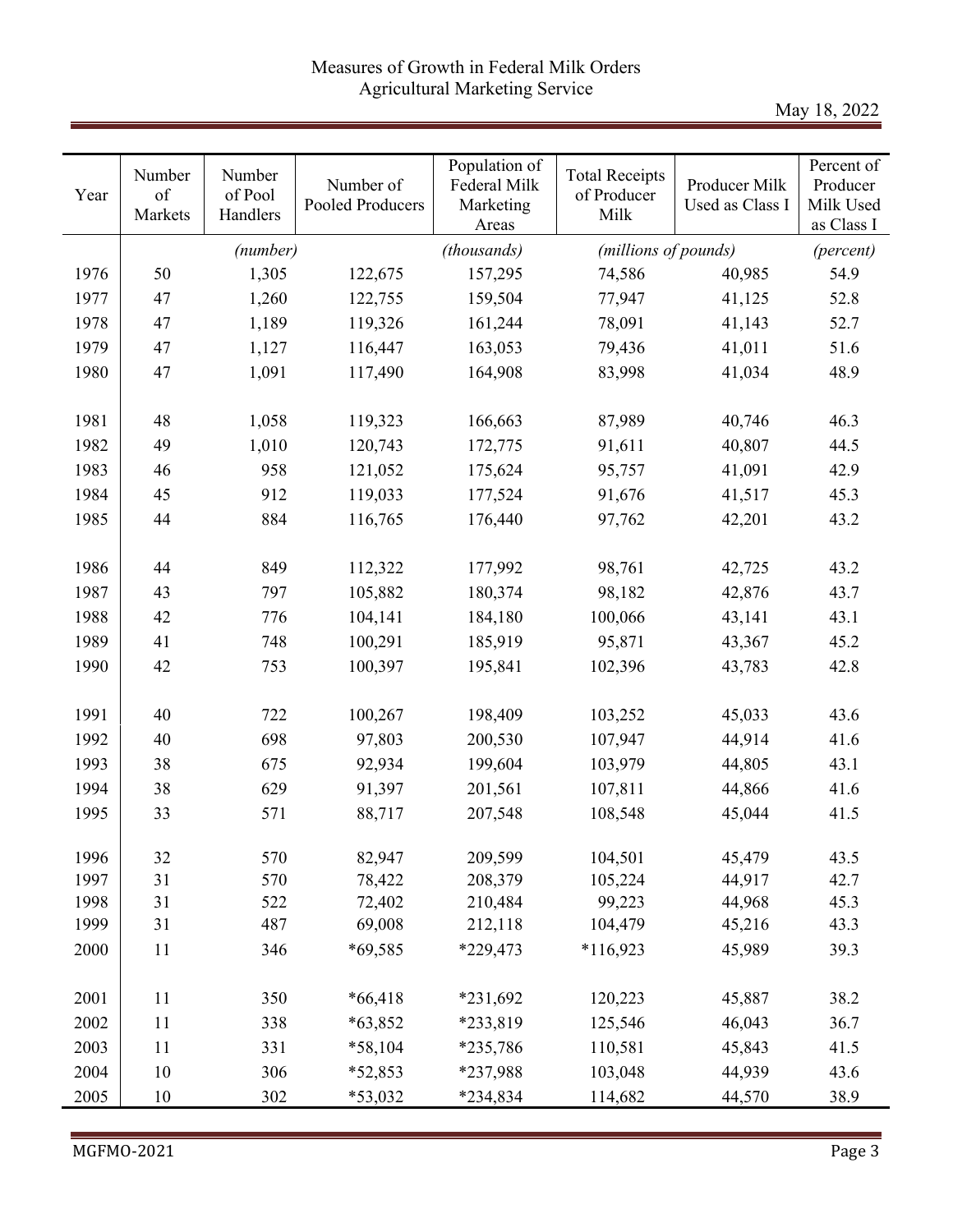May 18, 2022

|                   | Number<br>of<br>Markets | Number<br>of Pooled<br>Handlers | Number of<br>Pooled<br>Producers | Population of<br>Federal Milk<br>Market Areas <sup>2</sup> | <b>Total Receipts</b><br>of Producer<br>Milk | Producer Milk<br>Used as Class I | Percent of<br>Producer<br>Milk Used<br>as Class I |
|-------------------|-------------------------|---------------------------------|----------------------------------|------------------------------------------------------------|----------------------------------------------|----------------------------------|---------------------------------------------------|
|                   |                         | (number)                        |                                  | (thousands)                                                | (millions of pounds)                         |                                  | (percent)                                         |
| 2006              | 10                      | 314                             | $*52,721$                        | *238,437                                                   | 120,618                                      | 45,304                           | 37.6                                              |
| 2007              | 10                      | 312                             | *49,777                          | $*240,774$                                                 | 114,407                                      | 45,226                           | 39.5                                              |
| 2008              | 10                      | 333                             | *47,854                          | $*243,034$                                                 | 115,867                                      | 44,989                           | 38.8                                              |
| 2009              | 10                      | 251                             | $*46,671$                        | $*245,145$                                                 | 123,430                                      | 45,262                           | 36.7                                              |
| 2010              | 10                      | 251                             | 45,918                           | $*247,161$                                                 | 126,909                                      | 44,970                           | 35.4                                              |
|                   |                         |                                 |                                  |                                                            |                                              |                                  |                                                   |
| 2011              | 10                      | 241                             | *43,650                          | *248,964                                                   | 126,879                                      | 44,383                           | 35.0                                              |
| 2012              | 10                      | 237                             | $*40,745$                        | *250,788                                                   | 122,388                                      | 43,492                           | 35.5                                              |
| 2013              | 10                      | 225                             | $*40,043$                        | *252,499                                                   | 132,100                                      | 42,742                           | 32.4                                              |
| 2014              | 10                      | 223                             | *39,146                          | *254,339                                                   | 129,420                                      | 41,420                           | 32.0                                              |
| 2015              | 10                      | 214                             | $*36,112$                        | $*256,225$                                                 | 126,126                                      | 41,206                           | 32.7                                              |
|                   |                         |                                 |                                  |                                                            |                                              |                                  |                                                   |
| 2016              | 10                      | 216                             | *34,689                          | $*258,142$                                                 | 133,846                                      | 41,140                           | 30.7                                              |
| 2017              | 10                      | 217                             | *32,981                          | *259,835                                                   | 135,502                                      | 40,642                           | 30.0                                              |
| 2018 <sup>1</sup> | 11                      | 233                             | 32,061                           | $*300,717$                                                 | 141,684                                      | 40,945                           | 28.9                                              |
| 2019              | 11                      | 230                             | *29,468                          | *302,048                                                   | 156,510                                      | 43,882                           | 28.0                                              |
| 2020              | 11                      | 228                             | 24,906                           | *304,861                                                   | 137,818                                      | 43,766                           | 31.8                                              |
|                   |                         |                                 |                                  |                                                            |                                              |                                  |                                                   |
| 2021              | 11                      | 223                             | 23,292                           | 305,078                                                    | 136,836                                      | 42,127                           | 30.8                                              |

\* Revised. NA - Data not available. 1 2018 includes November and December data from the California Federal Milk Marketing Order which became effective November 1, 2018. <sup>2</sup> Population data revised for 2000 to 2021 based on updated Census data.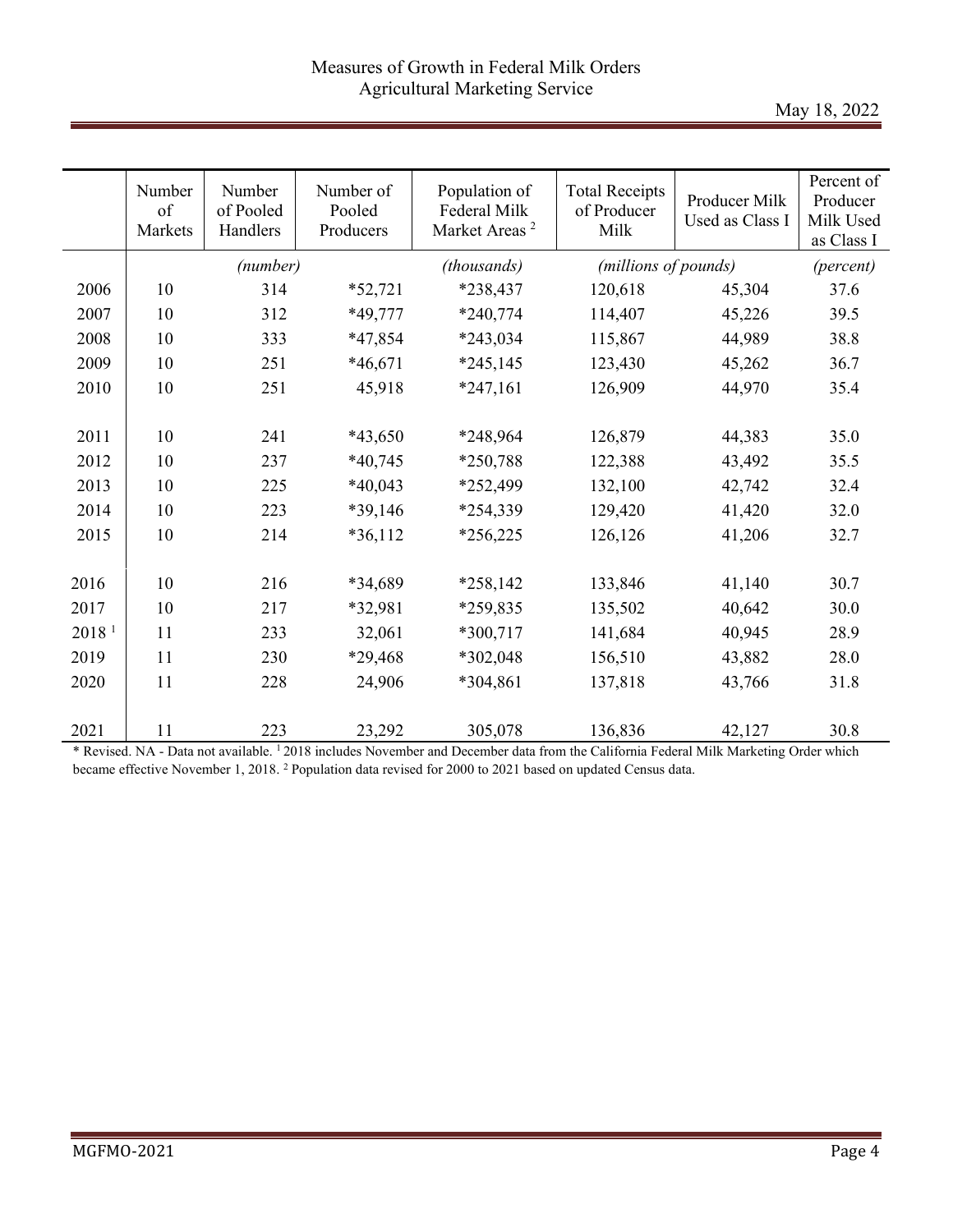|      |                | Percentage of All<br>Milk Sold | Milk Price at 3.5% | <b>Butterfat Content</b> | Average<br>Daily         |                        | Gross Value of Producer Milk |
|------|----------------|--------------------------------|--------------------|--------------------------|--------------------------|------------------------|------------------------------|
| Year | Fluid<br>Grade | All Milk                       | Class I            | Blend                    | Delivery Per<br>Producer | Per Pooled<br>Producer | All Pooled<br>Producers      |
|      |                | (percent)                      | (S/cwt)            |                          | (pounds)                 | (dollars)              | (thousands)                  |
| 1947 | NA             | 21                             | 4.65               | 4.34                     | 302                      | 5,024                  | 682,407                      |
| 1948 | NA             | 22                             | 5.29               | 4.97                     | 301                      | 5,713                  | 779,079                      |
| 1949 | NA             | 23                             | 4.67               | 4.03                     | 327                      | 5,019                  | 717,748                      |
| 1950 | 41             | 25                             | 4.51               | 3.93                     | 326                      | 4,914                  | 769,442                      |
|      |                |                                |                    |                          |                          |                        |                              |
| 1951 | 44             | 27                             | 5.13               | 4.59                     | 320                      | 5,605                  | 965,900                      |
| 1952 | 46             | 30                             | 5.37               | 4.85                     | 356                      | 6,598                  | 1,166,246                    |
| 1953 | 49             | 31                             | 4.91               | 4.31                     | 387                      | 6,355                  | 1,166,015                    |
| 1954 | 49             | 31                             | 4.62               | 4.01                     | 399                      | 6,098                  | 1,135,019                    |
| 1955 | 51             | 32                             | 4.67               | 4.08                     | 420                      | 6,510                  | 1,227,815                    |
|      |                |                                |                    |                          |                          |                        |                              |
| 1956 | 51             | 33                             | 4.90               | 4.24                     | 466                      | 7,534                  | 1,384,955                    |
| 1957 | 53             | 34                             | 4.87               | 4.51                     | 502                      | 8,147                  | 1,487,153                    |
| 1958 | 56             | 36                             | 4.72               | 4.40                     | 535                      | 8,500                  | 1,582,310                    |
| 1959 | 60             | 40                             | 4.79               | 4.43                     | 586                      | 9,466                  | 1,775,583                    |
| 1960 | 64             | 43                             | 4.88               | 4.47                     | 648                      | 10,482                 | 1,989,615                    |
|      |                |                                |                    |                          |                          |                        |                              |
| 1961 | 67             | 45                             | 4.91               | 4.45                     | 704                      | 11,131                 | 2,147,656                    |
| 1962 | 70             | 47                             | 4.80               | 4.14                     | 761                      | 11,854                 | 2,210,330                    |
| 1963 | 70             | 48                             | 4.78               | 4.15                     | 821                      | 12,814                 | 2,261,437                    |
| 1964 | 70             | 48                             | 4.87               | 4.23                     | 888                      | 14,174                 | 2,374,137                    |
| 1965 | 70             | 48                             | 4.93               | 4.31                     | 944                      | 15,300                 | 2,418,526                    |
|      |                |                                |                    |                          |                          |                        |                              |
| 1966 | 70             | 48                             | 5.55               | 4.95                     | 994                      | 18,526                 | 2,630,908                    |
| 1967 | 71             | 49                             | 5.85               | 5.17                     | 1,056                    | 20,321                 | 2,858,351                    |
| 1968 | 74             | 52                             | 6.23               | 5.53                     | 1,089                    | 22,561                 | 3,195,087                    |
| 1969 | 77             | 56                             | 6.50               | 5.74                     | 1,164                    | 24,892                 | 3,591,293                    |
| 1970 | 79             | 59                             | 6.74               | 5.95                     | 1,244                    | 27,636                 | 3,963,311                    |
|      |                |                                |                    |                          |                          |                        |                              |
| 1971 | $80\,$         | 60                             | 6.90               | 6.08                     | 1,316                    | 29,893                 | 4,225,340                    |
| 1972 | 78             | 60                             | 7.10               | 6.31                     | 1,372                    | 32,439                 | 4,400,288                    |
| 1973 | 78             | 60                             | 8.03               | 7.31                     | 1,386                    | 37,461                 | 4,928,514                    |
| 1974 | 78             | 61                             | 9.35               | 8.36                     | 1,464                    | 45,376                 | 5,753,852                    |
| 1975 | 78             | 63                             | 9.36               | 8.64                     | 1,532                    | 49,233                 | 6,097,768                    |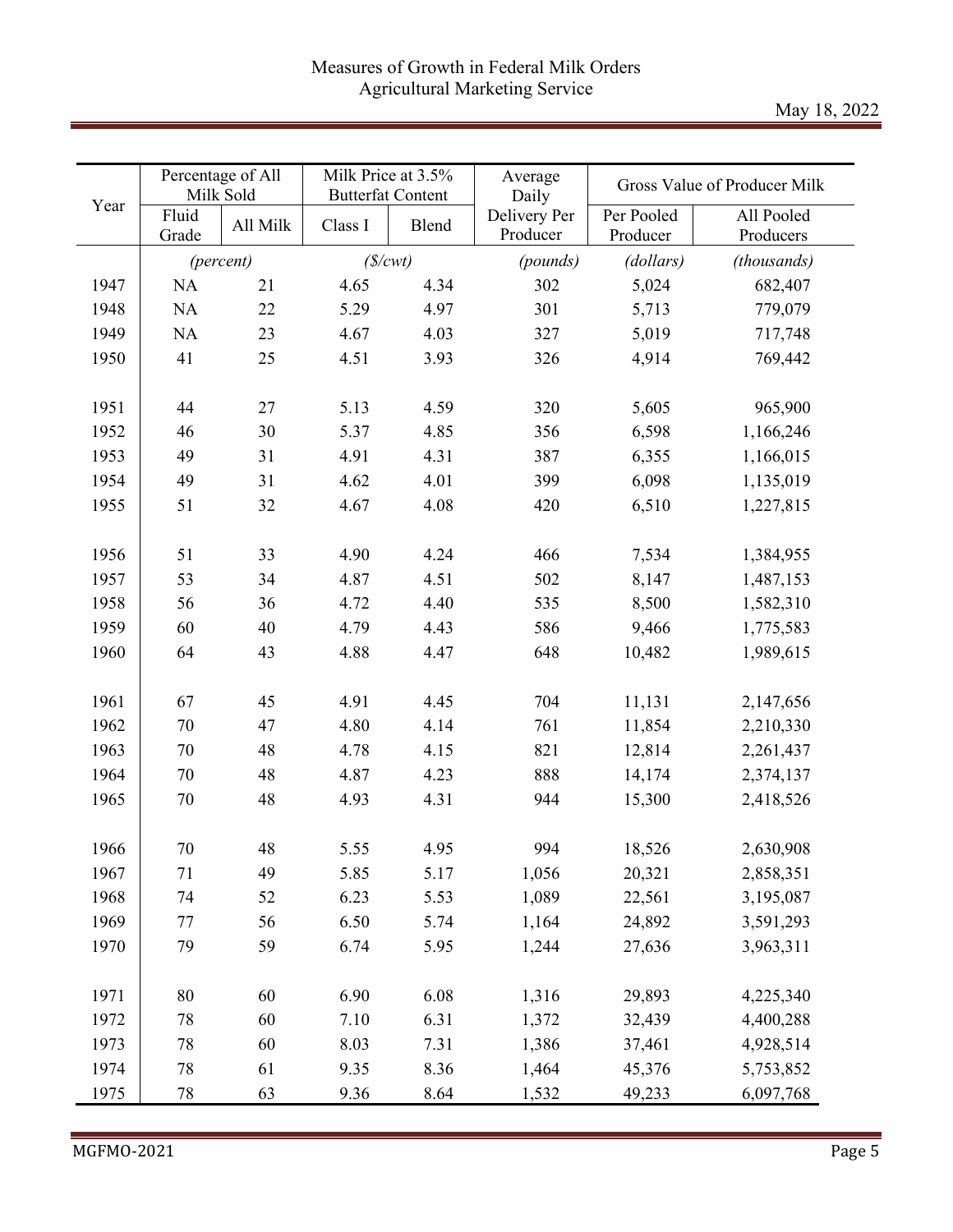May 18, 2022

|      | Percentage of All<br>Milk Sold |             | Milk Price at 3.5% | <b>Butterfat</b> | Average Daily            | Gross Value of Producer Milk |                         |
|------|--------------------------------|-------------|--------------------|------------------|--------------------------|------------------------------|-------------------------|
| Year | Fluid<br>Grade                 | All<br>Milk | Class I            | Blend            | Delivery Per<br>Producer | Per Pooled<br>Producer       | All Pooled<br>Producers |
|      |                                | (percent)   |                    | (S/cwt)          | (pounds)                 | (dollars)                    | (thousands)             |
| 1976 | 79                             | 65          | 10.70              | 9.75             | 1,661                    | 60,277                       | 7,394,486               |
| 1977 | 80                             | 66          | 10.59              | 9.69             | 1,740                    | 62,692                       | 7,695,764               |
| 1978 | 80                             | 67          | 11.40              | 10.57            | 1,793                    | 70,528                       | 8,415,787               |
| 1979 | 80                             | 67          | 12.88              | 11.97            | 1,870                    | 83,262                       | 9,695,637               |
| 1980 | 80                             | 67          | 13.77              | 12.86            | 1,954                    | 93,685                       | 11,007,001              |
| 1981 | 80                             | 68          | 14.69              | 13.63            | 2,021                    | 102,354                      | 12,213,199              |
| 1982 | 81                             | 69          | 14.63              | 13.53            | 2,079                    | 104,573                      | 12,626,510              |
| 1983 | 82                             | 70          | 14.69              | 13.53            | 2,168                    | 109,142                      | 13,211,805              |
| 1984 | 81                             | 70          | 14.41              | 13.33            | 2,104                    | 104,935                      | 12,490,729              |
| 1985 | 80                             | 70          | 13.88              | 12.61            | 2,294                    | 107,871                      | 12,595,522              |
| 1986 | 80                             | 71          | 13.60              | 12.38            | 2,413                    | 111,581                      | 12,515,451              |
| 1987 | 80                             | 71          | 13.90              | 12.51            | 2,542                    | 118,402                      | 12,529,800              |
| 1988 | 79                             | 71          | 13.42              | 12.14            | 2,627                    | 119,261                      | 12,419,974              |
| 1989 | 75                             | 68          | 14.51              | 13.30            | 2,614                    | 129,744                      | 13,012,796              |
| 1990 | 77                             | $70\,$      | 15.55              | 13.78            | 2,796                    | 142,324                      | 14,289,567              |
| 1991 | 76                             | 71          | 13.30              | 12.11            | 2,821                    | 121,479                      | 12,180,354              |
| 1992 | 77                             | 73          | 14.57              | 13.12            | 3,017                    | 146,452                      | 14,323,698              |
| 1993 | 73                             | 69          | 14.19              | 12.89            | 3,073                    | 145,350                      | 13,507,974              |
| 1994 | 75                             | 71          | 14.75              | 13.16            | 3,232                    | 156,253                      | 14,281,193              |
| 1995 | 75                             | 71          | 14.19              | 12.79            | 3,350                    | 157,754                      | 13,995,454              |
| 1996 | 72                             | 69          | 16.19              | 14.64            | 3,442                    | 187,713                      | 15,570,261              |
| 1997 | 71                             | 69          | 14.36              | 13.10            | 3,676                    | 178,424                      | 13,992,366              |
| 1998 | 66                             | 64          | 16.14              | 14.92            | 3,755                    | 202,770                      | 14,681,340              |
| 1999 | 67                             | 65          | 16.24              | 14.09            | 4,148                    | 216,794                      | 14,960,544              |
| 2000 | 72                             | 70          | 14.24              | 12.11            | $*4,604$                 | 207,913                      | 14,468,892              |
| 2001 | 75                             | 73          | 16.96              | 14.90            | 4,959                    | 275,642                      | 18,308,968              |
| 2002 | 77                             | 76          | 13.69              | 11.91            | 5,387                    | 239,520                      | 15,294,802              |
| 2003 | 67                             | 65          | 14.10              | 12.12            | 5,178                    | 242,066                      | 14,066,672              |
| 2004 | 62                             | 61          | 17.56              | 15.74            | *5,369                   | 324,119                      | 16,965,368              |
| 2005 | 66                             | 65          | 17.13              | 15.07            | 5,904                    | 334,626                      | 17,747,577              |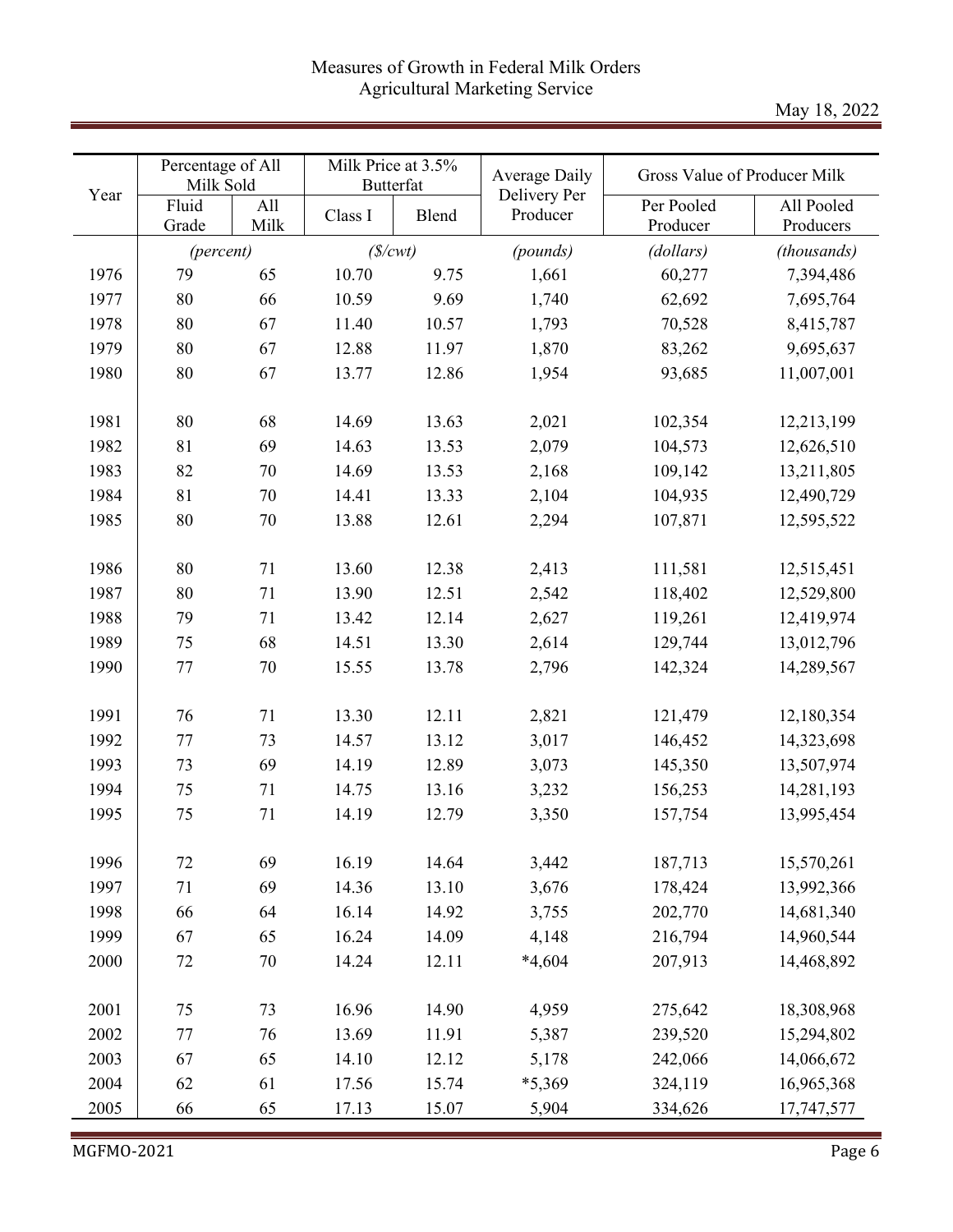|                   | Percentage of All<br>Milk Sold |             | Milk Price at 3.5%<br><b>Butterfat</b> |       | <b>Average Daily</b>     | Gross Value of Producer Milk |                         |
|-------------------|--------------------------------|-------------|----------------------------------------|-------|--------------------------|------------------------------|-------------------------|
| Year              | Fluid<br>Grade                 | All<br>Milk | Class I                                | Blend | Delivery Per<br>Producer | Per Pooled<br>Producer       | All Pooled<br>Producers |
|                   | (percent)                      |             | (S/cwt)                                |       | (pounds)                 | (dollars)                    | (thousands)             |
| 2006              | 68                             | 67          | 14.59                                  | 12.86 | 6,264                    | 303,429                      | 15,998,288              |
| 2007              | 63                             | 62          | 20.81                                  | 19.19 | 6,297                    | 452,097                      | 22,507,219              |
| 2008              | 61                             | 62          | 20.78                                  | 18.24 | $*6,633$                 | 453,886                      | 21,722,538              |
| 2009              | 66                             | 66          | 14.40                                  | 12.44 | $*7,243$                 | 339,698                      | 15,856,077              |
| 2010              | 67                             | 66          | 18.25                                  | 16.07 | 7,572                    | 444,038                      | 20,389,201              |
|                   |                                |             |                                        |       |                          |                              |                         |
| 2011              | 66                             | 65          | 21.97                                  | 19.87 | $*7,965$                 | 577,538                      | 25,211,996              |
| 2012              | 62                             | 61          | 20.39                                  | 18.05 | *8,209                   | 542,121                      | 22,091,337              |
| 2013              | 67                             | 66          | 21.80                                  | 19.44 | *9,039                   | 641,295                      | 25,682,588              |
| 2014              | 63                             | 63          | 26.14                                  | 23.54 | $*9,074$                 | 793,728                      | 30,472,016              |
| 2015              | 61                             | 61          | 19.21                                  | 16.70 | 9,559                    | 583,173                      | 21,063,042              |
|                   |                                |             |                                        |       |                          |                              |                         |
| 2016              | 64                             | $*63$       | 17.70                                  | 15.38 | $*10,557$                | 593,364                      | 20,585,571              |
| 2017              | 64                             | 63          | 19.31                                  | 16.96 | $*11,244$                | 696,651                      | 22,981,139              |
| 2018 <sup>1</sup> | 66                             | 65          | 17.70                                  | 15.51 | *12,449                  | 685,389                      | 21,974,258              |
| 2019              | 73                             | 72          | 19.74                                  | 17.35 | $*14,513$                | *921,492                     | 27,154,539              |
| 2020              | 63                             | 62          | 19.70                                  | 16.12 | 15,102                   | 892,007                      | 22,216,324              |
|                   |                                |             |                                        |       |                          |                              |                         |
| 2021              | 61                             | 61          | 19.56                                  | 17.33 | 16,074                   | 1,018,102                    | 23,713,626              |

\* Revised. NA - Data not available. 1 2018 includes November and December data from the California Federal Milk Marketing Order which became effective November 1, 2018.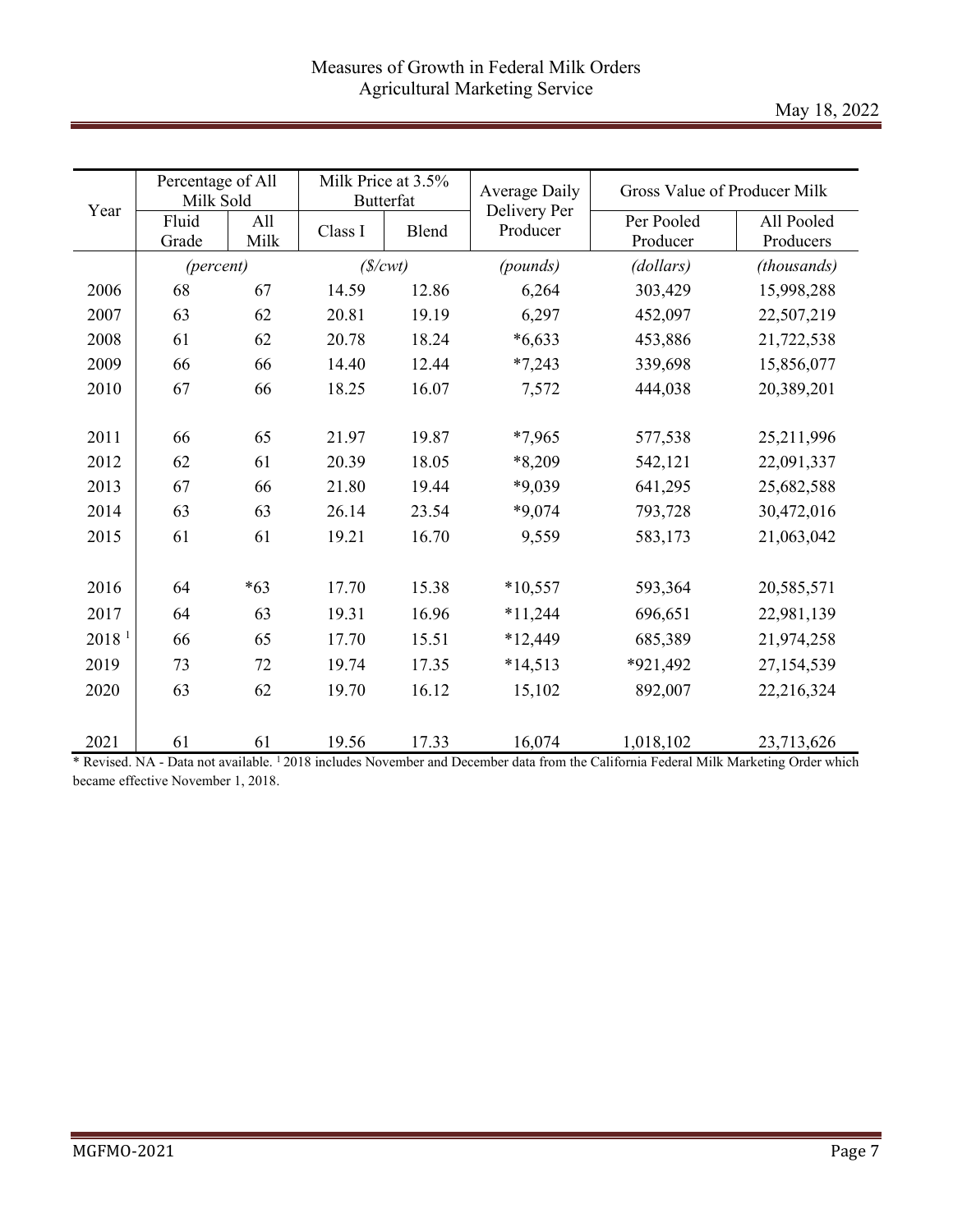#### **Methodology: Growth in Federal Milk Order Markets**

**Data:** The Measures of Growth in Federal milk order markets is created using information on the handling of milk obtained from Federal milk marketing order personnel.

The number of Federal order markets and the number of handlers is at year end.

The annual number of pooled producers is the simple average number of producers pooled each month during that year.

The population of Federal milk marketing areas is obtained from published *U.S. Census Annual Estimates of the Resident Population for Counties* in U.S. Census years (1950, 1960, 1970, 1980, 1990, 2000, 2010, and 2020). Annual Federal order county populations are estimated by the Census Bureau for Federal order counties for the years between each U.S. Census.

The receipts of producer milk and producer milk used in Class I reflects millions of pounds. Beginning in 1990, due to disadvantageous price situations in some markets, regulated handlers elected not to pool milk that normally would have been associated with the order. This has reduced, sometimes substantially, the volume of producer milk receipts reported for some markets. This can also affect significantly the comparability of other "Measures of Growth" based on this statistic.

The percent used as Class I is the percentage of all milk pooled that is used to produce Class I fluid products as defined by the Code of Federal Regulation (CFR 1000.15).

The percentage of all milk sold is the amount of producer milk pooled on Federal orders as a percentage of the total amount of milk sold to U.S. plants and dealers, both as fluid grade (Grade A) and all milk sold. The amount of milk sold to U.S. plants and dealers is obtained from the USDA National Agricultural Statistics Service *Milk Production, Disposition, and Income*, 2021 Summary, ISSN: 1949-1506, issued April 28, 2022.

The milk price at 3.5% butterfat content is the weighted average Federal order minimum regulated milk price for milk at a standardized 3.5% butterfat content. Milk prices are simple averages for 1950-65 and weighted averages for 1970 to date. Milk prices are based on the blend (uniform) price adjusted for the butterfat content, and starting in 1990, other milk components of producer milk.

The average daily delivery of milk per producer is calculated by dividing producer receipts by the number of producers pooled. The annual average is the average of the monthly averages.

The annual gross value of receipts of producer milk per producer is calculated by dividing the total value of all pooled milk as reported by the Market Administrators divided by the simple average of the number of producers pooled each month during the year.

The annual gross value of all receipts of producer milk is the total value of all milk pooled for each respective year as reported by the Market Administrators.

**Reliability:** The AMS audit staff periodically perform on-site audits on the amounts of producer milk pooled to ensure accurate reporting of pool, utilization, and price information.